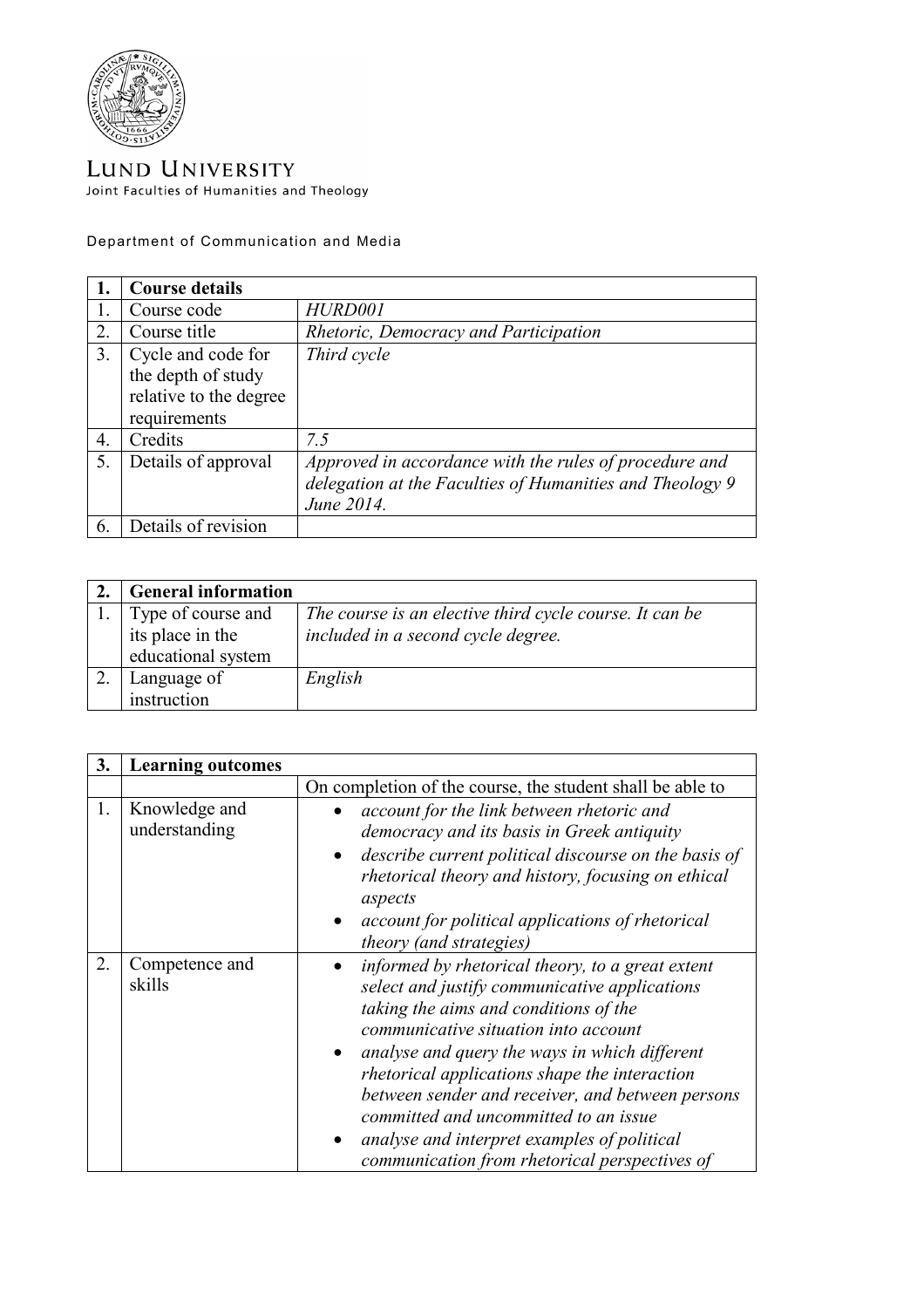|                           | democracy and participation                                                                                                                                                                                                                                                                  |  |
|---------------------------|----------------------------------------------------------------------------------------------------------------------------------------------------------------------------------------------------------------------------------------------------------------------------------------------|--|
|                           | to a great extent provide constructive criticism and<br>actively participate in a dialogue enhancing<br>knowledge                                                                                                                                                                            |  |
| Judgement and<br>approach | to a great extent take a critical and reflective<br>approach to different manifestations of rhetoric<br>with regard to democracy and participation<br>take a position on and query the conditions,<br>applications and possible shortcomings of<br>rhetorical theory in public communication |  |

| 4. | <b>Course content</b> |                                                                                                                                                                                                                                                                                                                                                                                                                                                                                                                                                                                                                                                                                                                                                                                                                                                 |
|----|-----------------------|-------------------------------------------------------------------------------------------------------------------------------------------------------------------------------------------------------------------------------------------------------------------------------------------------------------------------------------------------------------------------------------------------------------------------------------------------------------------------------------------------------------------------------------------------------------------------------------------------------------------------------------------------------------------------------------------------------------------------------------------------------------------------------------------------------------------------------------------------|
| 1. | Brief description of  | The course focuses on the possible and actual roles of                                                                                                                                                                                                                                                                                                                                                                                                                                                                                                                                                                                                                                                                                                                                                                                          |
|    | the course and its    | rhetoric in present-day liberal democracies from the                                                                                                                                                                                                                                                                                                                                                                                                                                                                                                                                                                                                                                                                                                                                                                                            |
|    | content including     | perspective of civic participation in politics.                                                                                                                                                                                                                                                                                                                                                                                                                                                                                                                                                                                                                                                                                                                                                                                                 |
|    | details of any sub-   |                                                                                                                                                                                                                                                                                                                                                                                                                                                                                                                                                                                                                                                                                                                                                                                                                                                 |
|    | divisions             | Students are provided with general knowledge of the links<br>between rhetoric, democracy and participation and how<br>they can be understood from theoretical and practical<br>perspectives. Special emphasis is placed on the conditions<br>of persuasive discourse in relation to rhetorical theory.<br>Informed by current research, the course addresses the<br>possibilities of rhetoric to constructively contribute to the<br>development of democracy, taking into account the<br>discourse situation and adaptation to the audience,<br>register and style, form and content, source criticism and<br>the significance of the presentation. Other topics<br>addressed include relational conditions, the role of the<br>receiver and the significance of listening, and the ability to<br>provide feedback and constructive criticism. |
|    |                       | Through presentations, dialogues and discussions, the<br>course will query rhetorical issues and perspectives<br>related to the responsibility of the rhetorician for the<br>conditions and outcomes of the communicative situation.                                                                                                                                                                                                                                                                                                                                                                                                                                                                                                                                                                                                            |